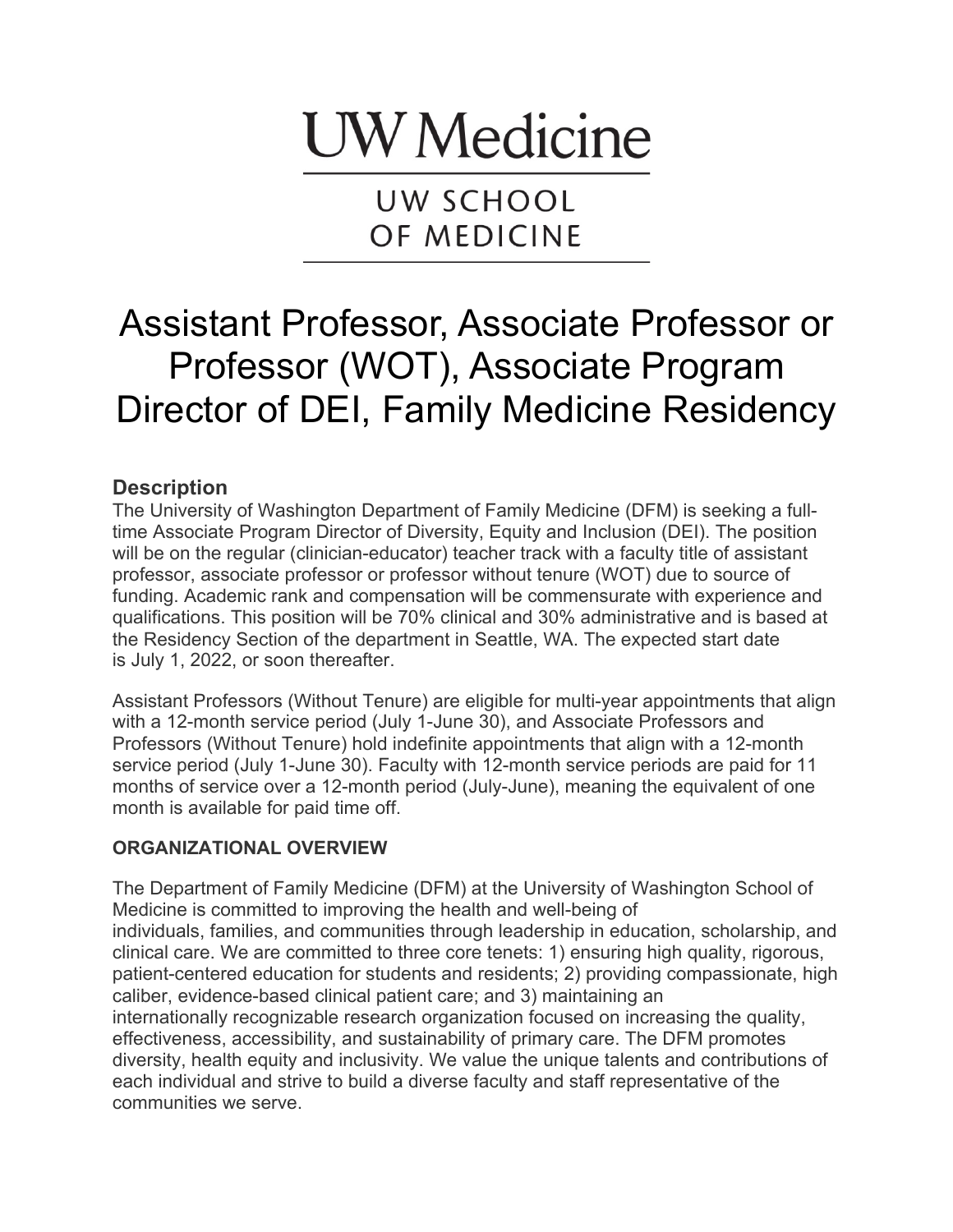The University of Washington Family Medicine Residency is a university-based residency program whose mission is to train and empower the next generation of family medicine leaders and educators to provide broad spectrum, team-based care in diverse communities and practice settings. We strive to understand social and historical constructs that contribute to institutional racism and to build skills to dismantle or enhance structures to achieve health equity. By harnessing the revolutionary power of family medicine, we work to create a healthcare system that centers on marginalized communities, thereby meeting and exceeding the needs of all people.

The Associate Program Director for Diversity, Equity, and Inclusion (DEI) will help UWFMR and the DFM practice inclusive excellence. More than a short-term project or single initiative, a comprehensive approach requires a fundamental transformation of the residency by embedding and practicing inclusivity in every educational and patient care effort.

#### **GENERAL SUMMARY**

The Associate Program Director for Diversity, Equity and Inclusion will be a catalyst and a visible presence in the Residency and the Department of Family Medicine whose focus is creating and sustaining 1) an inclusive culture 2) a diverse family medicine residency of faculty, residents, and staff, and 3) equity and inclusion as part of all aspects of residency operations. This position will also support overall Department of Family Medicine (DFM) DEI goals.

This position will be supported by the Department of Family Medicine and the Residency through regular meetings with leadership, collaboration with the DFM Vice Chair for Justice, Equity, Diversity and Inclusion, the DFM Justice, Equity, Diversity and Inclusion Committee, UW School of Medicine Office of Health Care Equity, the Network for Underrepresented Residents and Fellows. Options for faculty development include the UWSOM Teaching Scholars Program and the WWAMI Network Faculty Development Fellowship, among others.

#### **Scope includes:**

**Equity**—a value, principle and goal: Fair treatment, access, opportunity, and advancement while striving to identify and eliminate barriers that prevent full participation

Foster a workplace and learning environment free of stereotypes and unwarranted, avoidable, and unfair differences in opportunity, access, participation, relationship, and use of individual talents,

Promote a high standard of health for all, with special attention to needs of those at greatest risk of poor health based on social conditions and marginalized or oppressed positionality.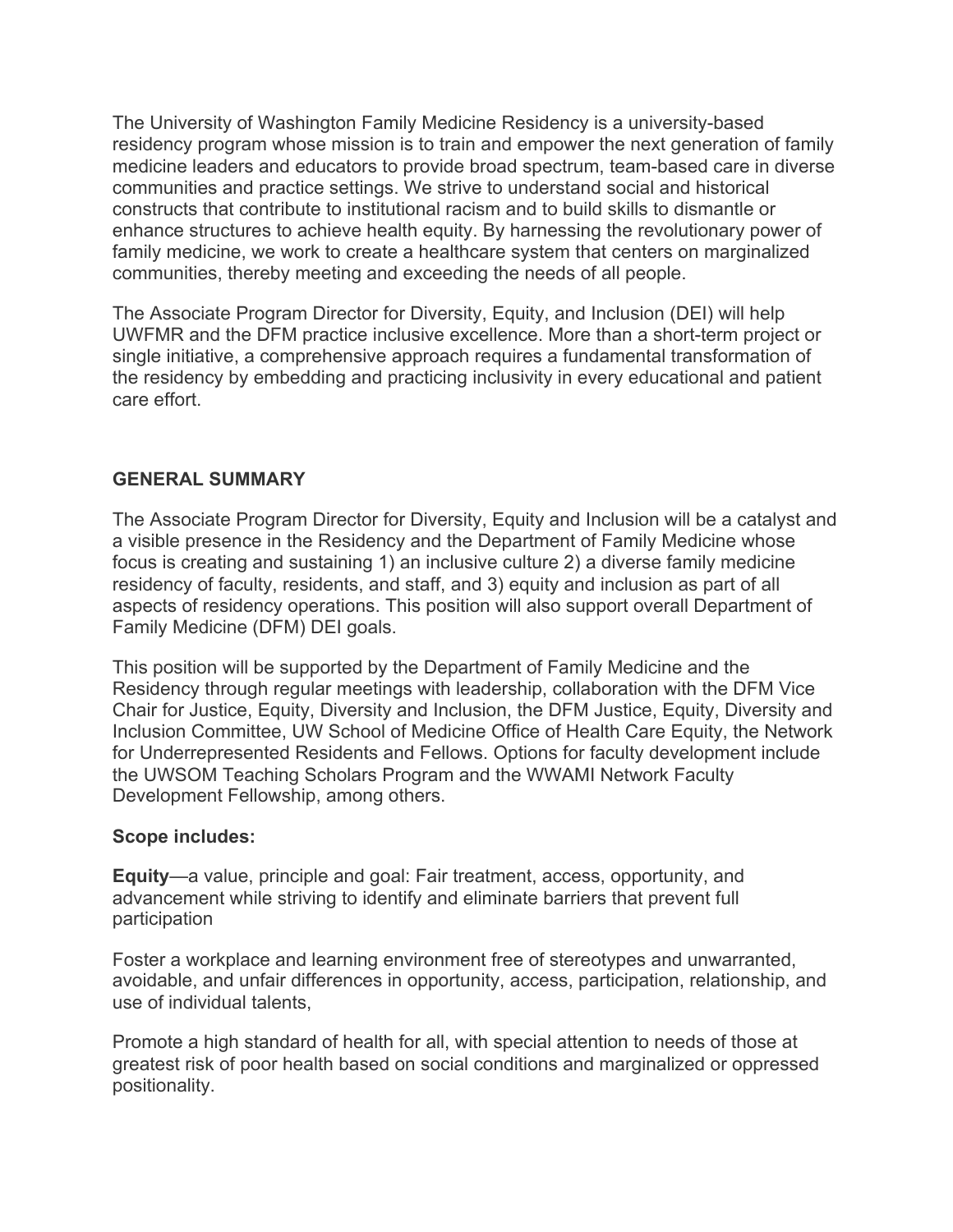**Diversity**—a spread of individual differences representative of who we serve.

Lead recruitment and retention of a diverse and representative group of faculty, residents and staff.

Serve a diverse patient population with cultural humility and safety.

**Inclusion**–active, intentional, ongoing engagement with diversity and equity.

Create an environment in which any individual or group feels welcomed, respected, supported, valued, and encouraged to participate and bring their full, authentic selves to work and education.

Foster a care system that authentically invites all patients in, consciously including and providing a sense of belonging and ability to achieve the best health they can.

#### **KEY RESPONSIBILITIES**

Curricular Development and Administration

- In collaboration with the Program Director and the residency Health Equity and Anti-Racism (HEAR) Committee, develop and implement strategies designed to enhance and promote a diverse and inclusive community throughout the residency.
- Refine and lead curricular efforts to train every family medicine resident, staff, and faculty members to be role models, educators, and leaders in transforming healthcare to achieve health equity.
- Maintain relationships with other UW entities interested in health equity and DEI such as the DFM Justice Equity Diversity Inclusion (JEDI) Committee, UW Office of HealthCare Equity, UW GMEC EDI Subcommittee.
- Participate in assuring residency compliance with UW Medicine, UW Office of GME, UWNC and ACGME policies.

Physician Leadership

- Serve as a leader in the residency and DFM to recruit/mentor/promote URM faculty, residents, and students.
- Train future family physicians to practice in a high-quality, sustainable, evidencebased fashion.
- Foster an academic environment within the organization, adding to quality goals and staff satisfaction.

Strategic Direction

• Review strategic plans for the residency program with particular emphasis on diversity, equity and inclusion.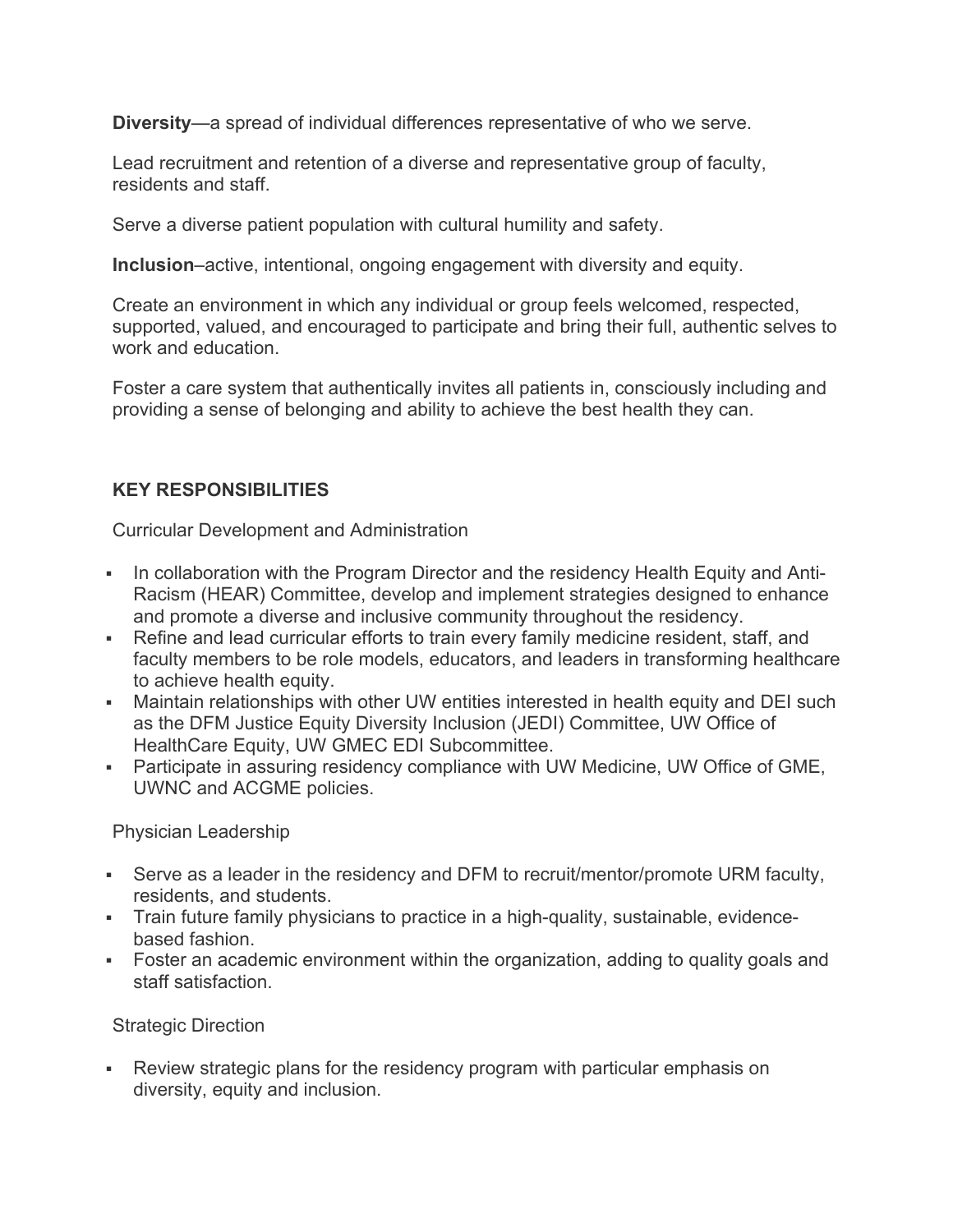§ Be aware of operational issues, progress on implementation of strategies, and concerns and successes of frontline staff; be able to assist program director in communicating and advising on these issues.

Professional Development

• Participate in leadership development activities such as UW GME Program Director series, WWAMI FMRN director development, NIPDD as able and needed.

Operational Excellence and Quality

- Assist the residency Program Director in ensuring the program meets accreditation requirements of the American Board of Family Medicine and the Accreditation Council for Graduate Medical Education (ACGME).
- Assist the residency Program Director in making UWFMR a leader in diversity, equity and inclusion and an educational model for other residency programs.
- Lead adoption and implementation of evidence based clinical practices, particularly as they relate to health equity.
- Actively support and participate in clinical care delivery decision-making to ensure clinical care meets the highest standards of quality and cost-effectiveness.
- Participate in selection, orientation, supervision, and evaluation of residents.

Financial Stewardship

• Assist Program Director in oversight of residency operations with a focus on innovative and integrated strategies for optimal financial performance.

UW Family Medicine Residency representation

- Represent the residency at local, regional and national levels, participating in professional organizations as needed, in partnership with the Program Director.
- Contribute to efforts that market UW as an educational institution.
- Represent the residency as part of UW Department of Family Medicine's commitment as a socially responsible, anti-racist organization.
- Foster relationships with local and national organizations for faculty development, dissemination of research, and accreditation.
- Actively promote UW as the best place to practice and receive care.
- Translate and communicate our vision to residents and staff.
- Celebrate successes, recognize excellence in performance, and communicate accomplishments to build pride.

## **Qualifications**

- MD, DO or other doctoral terminal degree (or foreign equivalent) in a relevant field
- § Board certified by the American Board of Family Medicine
- Must hold or be eligible for Washington State medical license